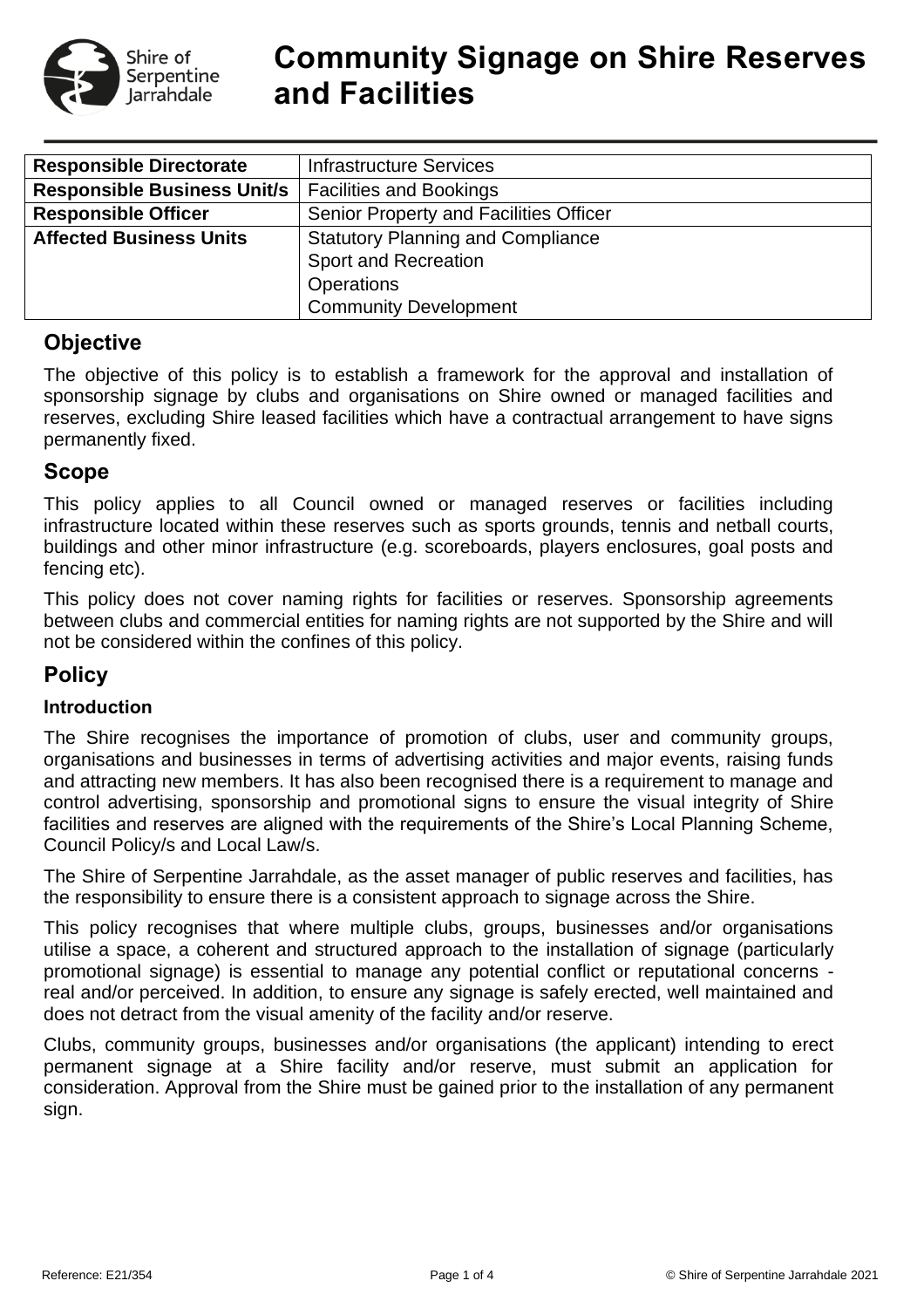## **Category**

#### **Temporary**

Types of temporary signage may include banners, "A frame" signs, corflute signs and on occasion, electronic score board signage.

This includes signage displayed during a specified time (e.g. playing season, event) but on a temporary basis and removed after a specified time (e.g. game/tournament, event). Temporary and Seasonal signage must be removed after the game/tournament and stored appropriately outside of these times.

All other club-related advertising signage will be considered on a case by case basis and must be approved by the Shire.

#### **Conditions**

All costs associated with the design, production and installation of the signs shall be borne by the applicant.

Approval for signage will be subject to the following conditions:

- Temporary signage only
- Signs outside the facility and/or reserve do not exceed  $5m^2$  (2.5m wide by 2.5m high).
- Signage must not be principally aimed at people beyond the reserve, namely passing traffic. Additionally, the sign is to be located so as not to obstruct visibility of motorists or pedestrian access.
- Signage is generally prohibited from being attached to any other fixtures or structures within a sporting facility or reserve not limited to; amenity buildings, storage sheds, trees, public toilets etc. Signage must not be painted directly onto the walls or the roof of any facility, building or structure on the reserve.
- All signs may be installed for a maximum of 14 days prior to a one-off event or on the day of the game/tournament.
- Temporary signs must be removed by the end of the game/tournament or event.
- Commercial sponsorship signs within a Shire facility are not to exceed 20% of the total sign area unless a designated sponsorship board is utilised.

#### **Signage Content**

The information and message/s conveyed of any signage within any category, must be to the satisfaction of the Shire. All signs must not:

- Promote tobacco / alcohol / gambling;
- Promote messages that negatively impact on public health;
- Promote political or religious messages;
- Contain reference to inappropriate or offensive language or material;
- Negatively affect the reputation of the Shire;
- Negatively impact the visual aesthetics of Shire buildings.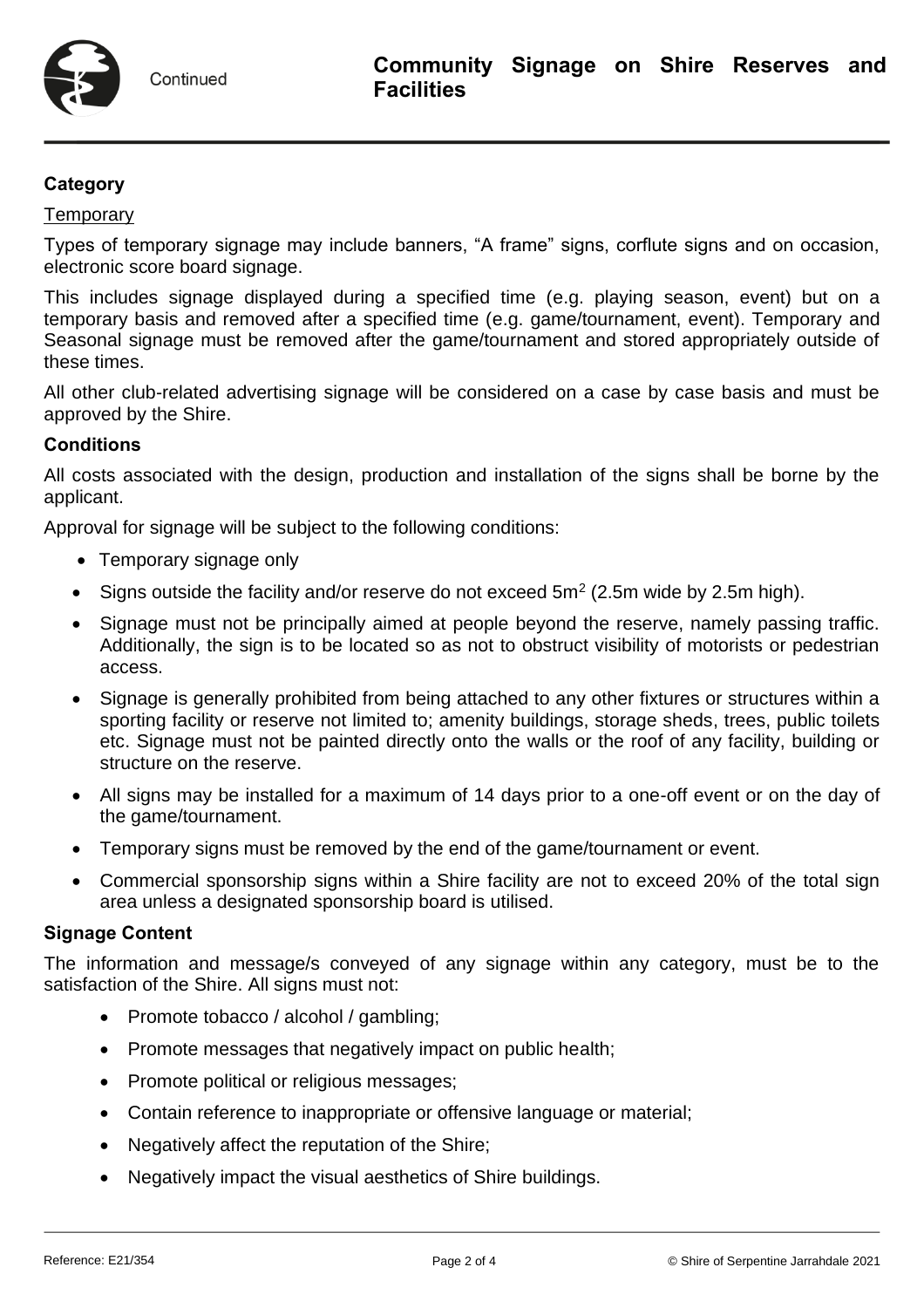

It is the club's responsibility to maintain all sponsorship signage. Signs may be removed by the Shire if not consistent with the conditions outlined in this Policy at the Club's cost.

### **Existing Advertising Signage**

Consideration may be granted for the installation of a sign for commercial enterprises that have contributed to the development of the facility and/or reserve at the sole discretion of the Shire.

This policy is not retrospective, however existing signs which have been erected, placed or displayed unlawfully prior to the coming into force of this policy will be considered by Council officers.

However, if the Shire considers that a particular sign conflicts with the aims or objectives of this Policy, is deemed dangerous or a planning permit is required and has not been obtained, an enforcement notice to require the removal or replacement of the sign may be served to the relevant club/community group. Signage deemed not to comply with this policy that is removed by sporting clubs must not be stored on site (e.g. within amenity buildings, storage sheds or other areas within the facility).

Any costs associated with the removal or reinstallation of existing advertising signage will be the responsibility of the club/community group. The Shire cannot and will not be held liable for any claim made by an aggrieved sponsor where advertising signage considered by Council officers to be in breach of this policy has been removed.

# **Definitions**

**Council owned or managed reserves** means any passive open space, bush-land reserve, active recreation reserve, road reserve, or land vested in, or under control of Council. The land may be subject to a tenancy agreement with Council.

**Tenancy** includes temporary hire agreements, seasonal tenancy agreements, leases and licence tenancy agreements and service contracts.

**Facilities** means buildings that are available to the public for recreation or sport.

**Event** refers to signage erected for promotion of 'one off' community events (e.g. lightning premierships, membership drives, fundraising activities etc).

**Promotional sign** means any board, notice, structure, banner or similar device used for the purposes of promoting a club, group, organisation, business or any event or activity that the club, group, organisation or business may be involved in.

**Sponsorship sign** means any board, notice, structure, banner or similar device used for the purposes of promoting a sponsor. Sponsorship is not philanthropic as a sponsor expects to receive a reciprocal benefit beyond a modest acknowledgement.

**Sign or signage** means all permanent and temporary board, notice, structure, banner or similar device.